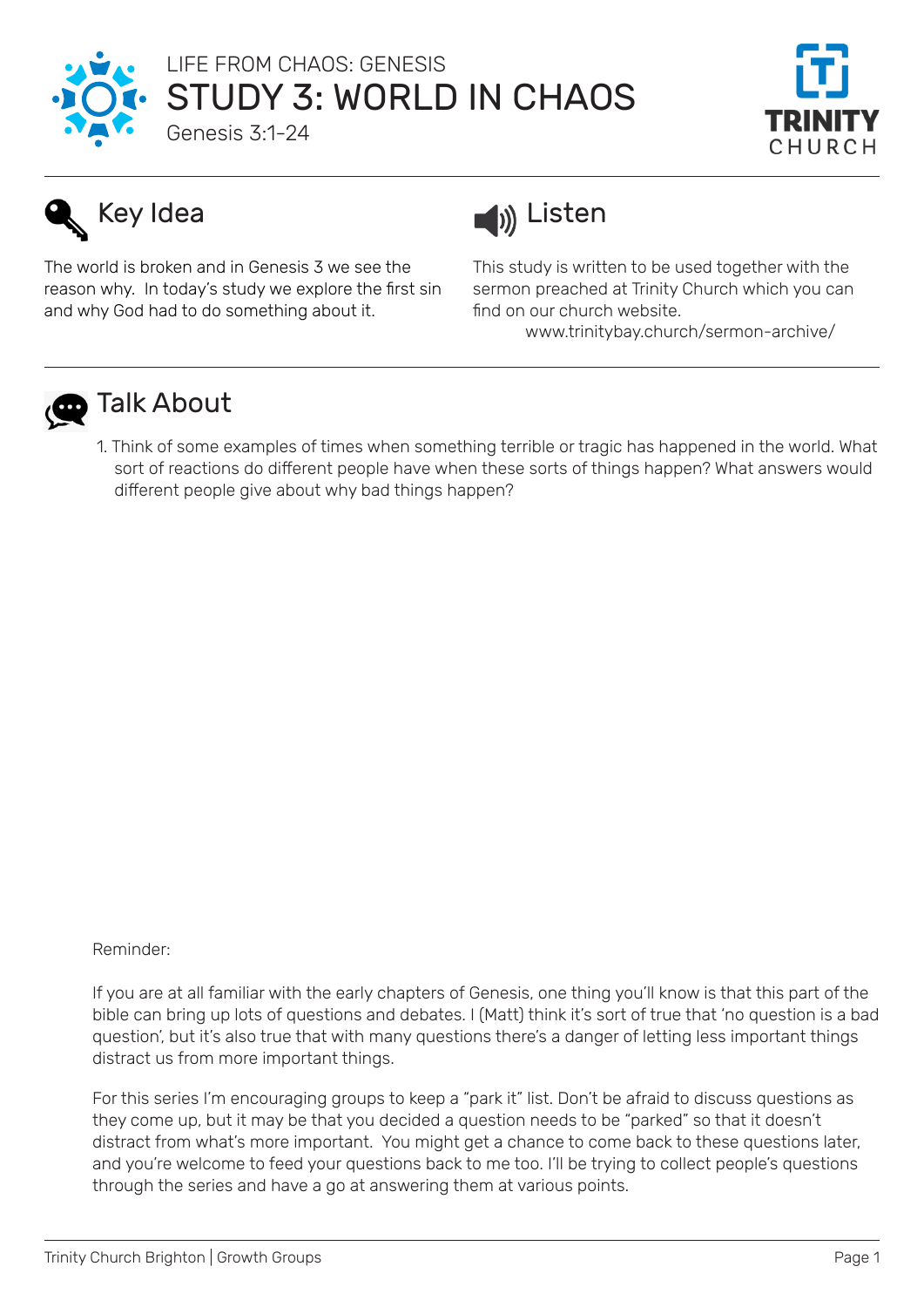

2. Compare what the serpent says here with Genesis 2:16-17. How does he twist God's words? What lies does the serpent tell?

3. Compare what Eve says in these verses with Genesis 2:16-17 (again), how does Eve twist God's words? What picture of God does Eve seem to be communicating?



4. What happens immediately after Adam and Eve eat the fruit?

5. What changes can you pick up in terms of how Adam and Eve relate to each other and to God?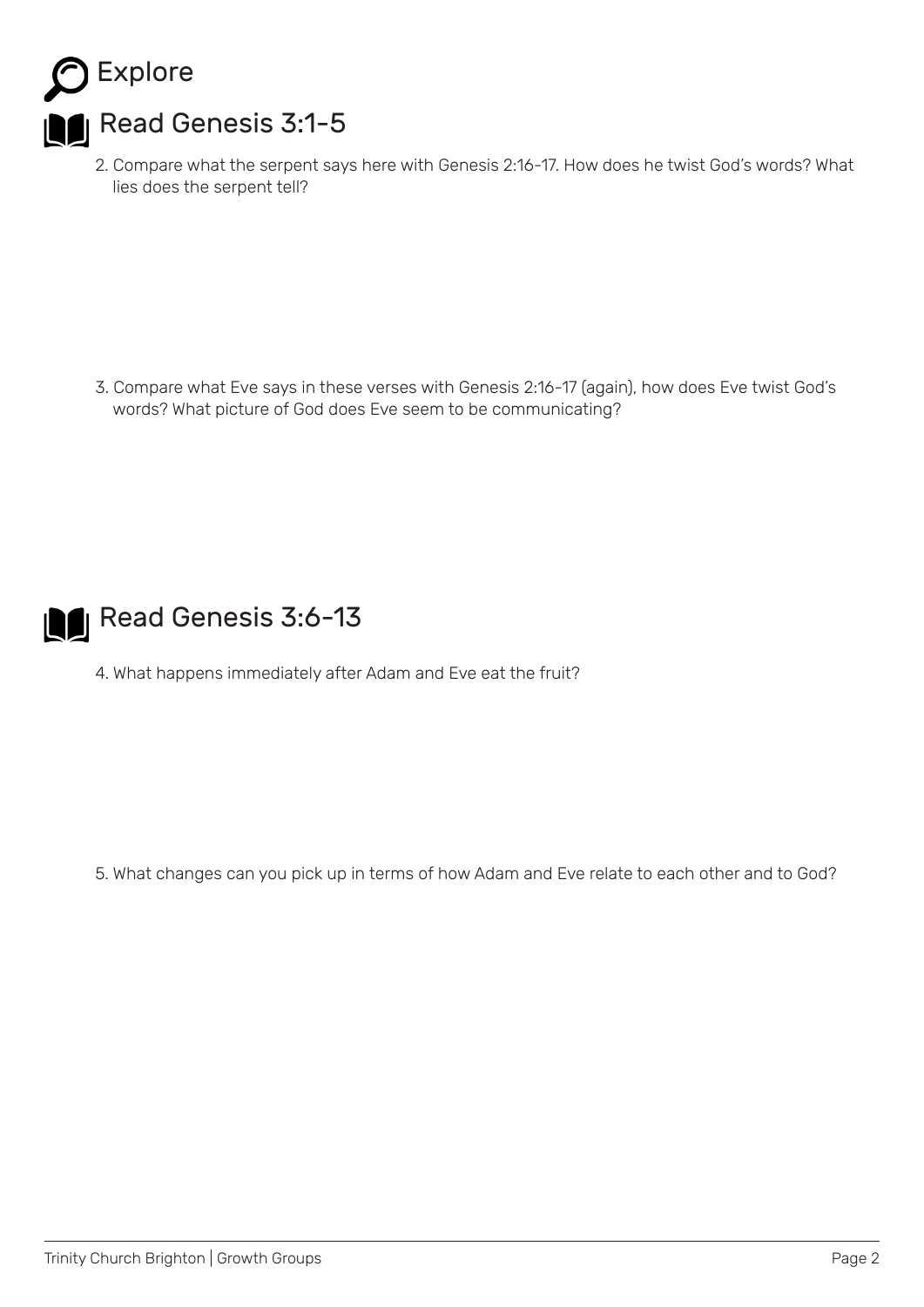

## Read Genesis 3:14-24

6. List some of the consequenses of sin from the curses.

7. Do you think this is a good picture of what the world is like today? Think about specifics: Is this a good picture of what our relationships are like? Is this a good picture of what our work is like?

8. God is the one who gives the curses. What does this tell us about God's character? Are you glad this is what God is like?

## A Little Bit Extra

What is Sin?

The story of humanity's first sin gives us good insight into what sin is. It can be easy to think of sin as "wrong things that we do", but the first sin wasn't so much Adam and Eve doing something that was inherently evil. After all is there anything inherently evil about eating fruit? It's not as if they murdered someone or cheated someone or anything like that.

What the story shows is that sin at a deeper level is about 'not wanting to do things God's way'. Adam and eve bought the lies of the serpent and thought that choosing "their own path" rather than trusting God would be better. How wrong they were! I think at it's very core sin is relational - it's about a lack of trust that God's way is the best way for us.

9. Are there any hints of hope in the passage?



10. How might the truths in Genesis 3 affect how you speak about hard situations with those who don't believe?